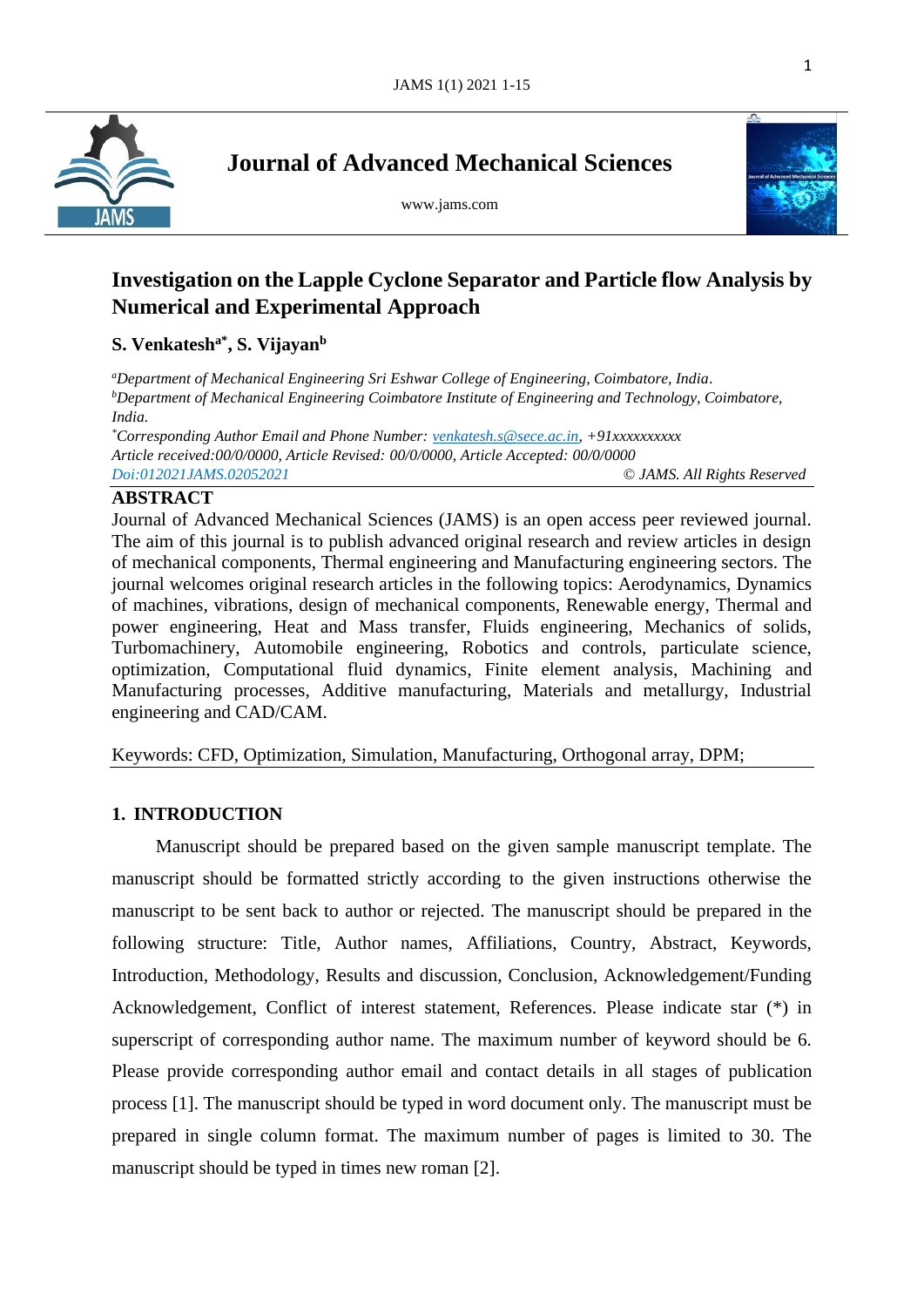The font size of the title should be in 14 and Bold. The author names and affiliation details size should be 10. The size of the abstract and keywords should be 12 with single spacing. The abstract should not exceed 250 words. The size of the headings, sub headings and entire text inside the manuscript should be 12 font size and 1.5 line spacing. The equations should be provided in editable format (Use equation editing tool in MS Word). The quality of figures must be in 300 dpi [3]. The tables must be provided in editable format (don't copy and paste as image).

## **2. METHODOLOGY**

Initially the manuscript should be verified in format and author guidelines aspects. If it is ok, then which is send to the editor for preliminary screening. Once the manuscript satisfies the aim and scope of the journal which is send to peer review process. If it is not satisfied the journal scope and aim of the journal then it is directly rejected by editor without any further considerations. In peer review process, the manuscript to be send to two reviewers (Expert in particular subject area) for evaluating the quality of the manuscript. Based on the reviewer's comments, the editor will be given following decision such as, Accepted, Major revision, Minor revision, Rejected. If the manuscript is rejected by reviewer then it is directly rejected without any further considerations. If the revise decision given, the author should be asked to revise the manuscript according to reviewer comments. After receiving the revised version, the manuscript should be allotted to reviewers for final evaluation. Based on the reviewer's second level of comments, the manuscript should be accepted or rejected by the editor. If the second revision required then the manuscript should be send to authors. If the manuscript is accepted then it is send to production process. The pressure strain equation is given in Eq. 1.

$$
\phi_{ij,1} \equiv -C_1 \rho \frac{\epsilon}{k} \left[ \overline{u_i' u_j'} - \frac{2}{3} \delta_{ij} k \right] \tag{1}
$$

#### **2.1. Submit Manuscript**

The manuscript should be submitted as a single word or pdf file. All the figures and tables should be placed near to the relevant topic. The following details should be provided when uploading the manuscript. Corresponding author full name, Email Address, Manuscript title, Upload manuscript and submit.

## *2.1.1. Ethics and policy*

The orthogonal array is given in Table 1. Initially the manuscript should be verified in format and author guidelines aspects. If it is ok, then which is send to the editor for preliminary screening. Once the manuscript satisfies the aim and scope of the journal which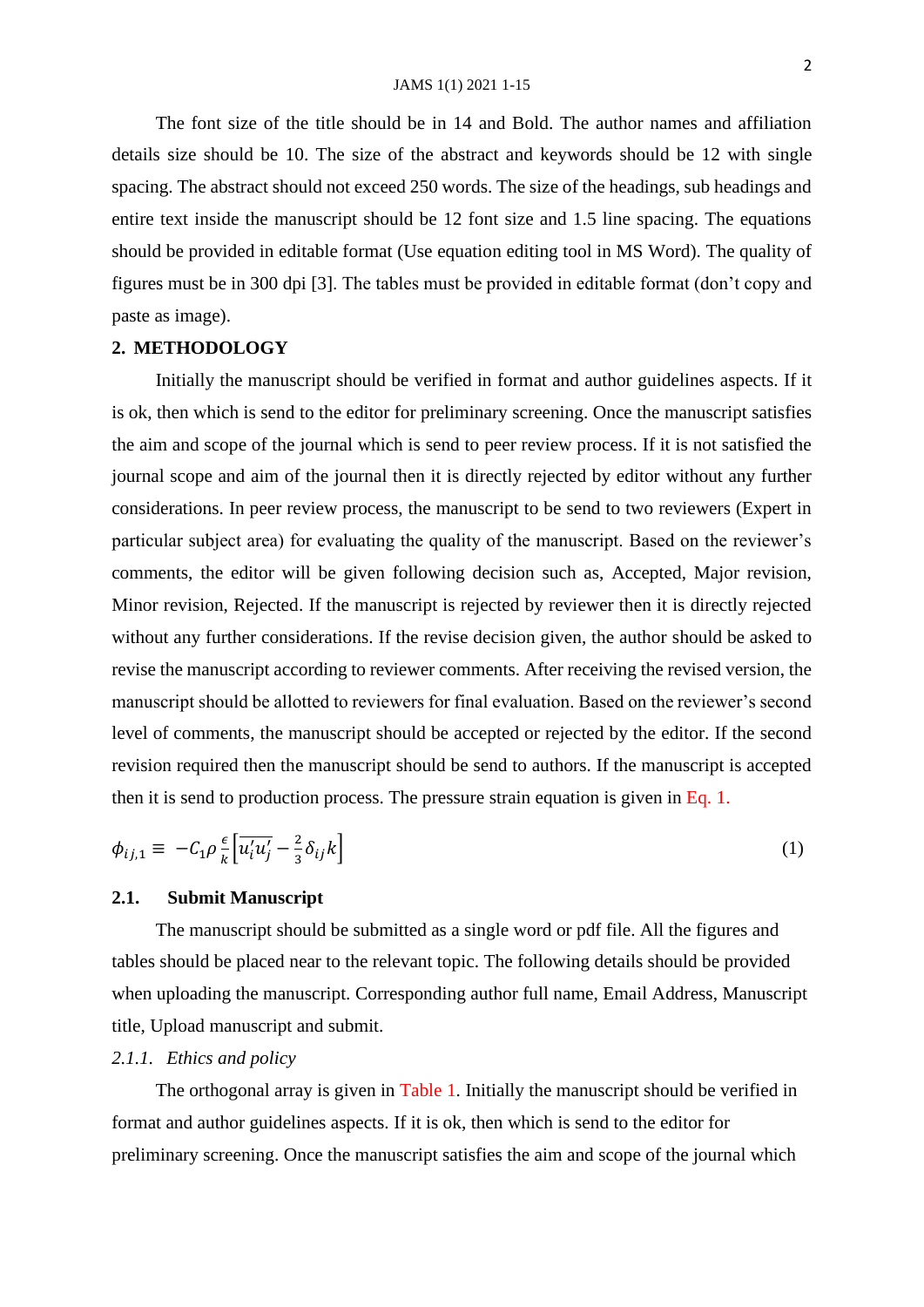is send to peer review process. If it is not satisfied the journal scope and aim of the journal then it is directly rejected by editor without any further considerations.

| S.No | Inlet length (m) | Width (m) | Outlet area $m2$ |
|------|------------------|-----------|------------------|
|      |                  |           |                  |
|      |                  |           |                  |
|      | 4                |           |                  |

**Table 1:** Orthogonal array

### **3. RESULTS AND DISCUSSION**



**Figure 1.** Pressure contours

The pressure contours are shown in Figure 1. Initially the manuscript should be verified in format and author guidelines aspects. If it is ok, then which is send to the editor for preliminary screening. Once the manuscript satisfies the aim and scope of the journal which is send to peer review process. If it is not satisfied the journal scope and aim of the journal then it is directly rejected by editor without any further considerations. In peer review process, the manuscript to be send to two reviewers (Expert in particular subject area) for evaluating the quality of the manuscript. Based on the reviewer's comments, the editor will be given following decision such as, Accepted, Major revision, Minor revision, Rejected. If the manuscript is rejected by reviewer then it is directly rejected without any further considerations. If the revise decision given, the author should be asked to revise the manuscript according to reviewer comments. After receiving the revised version, the manuscript should be allotted to reviewers for final evaluation.